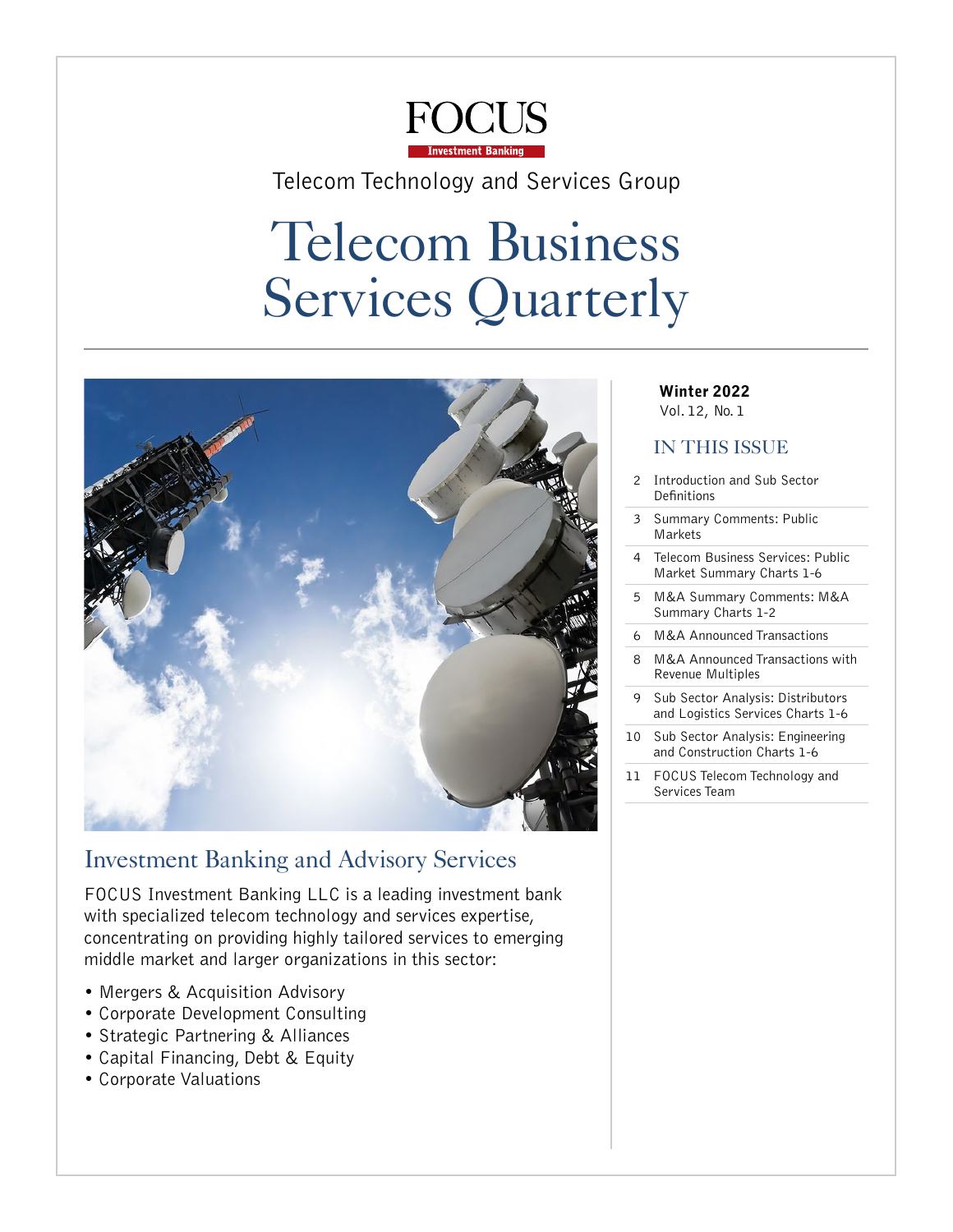### [Telecom Business Services Quarterly](#page-0-0)

#### <span id="page-1-0"></span>By Richard Pierce**, FOCUS Managing Director and Telecom Technology and Services Team Leader**

FOCUS believes that the Telecom Business Services sector is an attractive (and often overlooked) segment of the telecom market. The companies in this sector perform services such as distributing communications-related products, designing and installing communications infrastructure and providing repair and other logistics services for both communications service providers and businesses. These companies often benefit from the same exciting trends that drive growth in the larger telecommunications industry. However, as professional services businesses they tend to be much less capital-intensive than network-based telecommunications service providers. Furthermore, they typically face little threat from shifts in technology. In fact, more often than not they benefit from technology shifts as upgrade cycles drive client demand for their services and expertise. FOCUS is proud of its commitment to the Telecom Business Services sector and we are excited about the prospects for companies in this space.

The FOCUS Telecom Technology and Services group consists of two professionals with a combined 30+ years of transaction experience across a wide variety of telecommunications-related companies. The FOCUS Telecom team is uniquely qualified to help middle market clients reach their strategic objectives because the group:

- Devotes significant senior level resources to executing transactions for lower middle market clients,
- Has a breadth of knowledge that covers most segments of the telecom industry,
- Has seasoned bankers with decades of telecom industry experience,
- Has a proven transaction methodology for delivering results,
- Is equally comfortable with buy side and sell side M&A,
- Leverages an experienced team of research professionals,
- Has a national presence with coverage of both east and west coasts.

### Sub Sector Definitions

Distributors and Logistics Services: This sub sector includes companies that distribute communications-related products or that provide repair, refurbish and other supply chain management solutions. Companies in this segment may serve either telecom service providers, businesses or both.

Engineering and Construction: Engineering and Construction companies provide a variety of services including network planning and design, systems integration, installation and construction. Customers are primarily service providers but may also include large enterprises and governments.

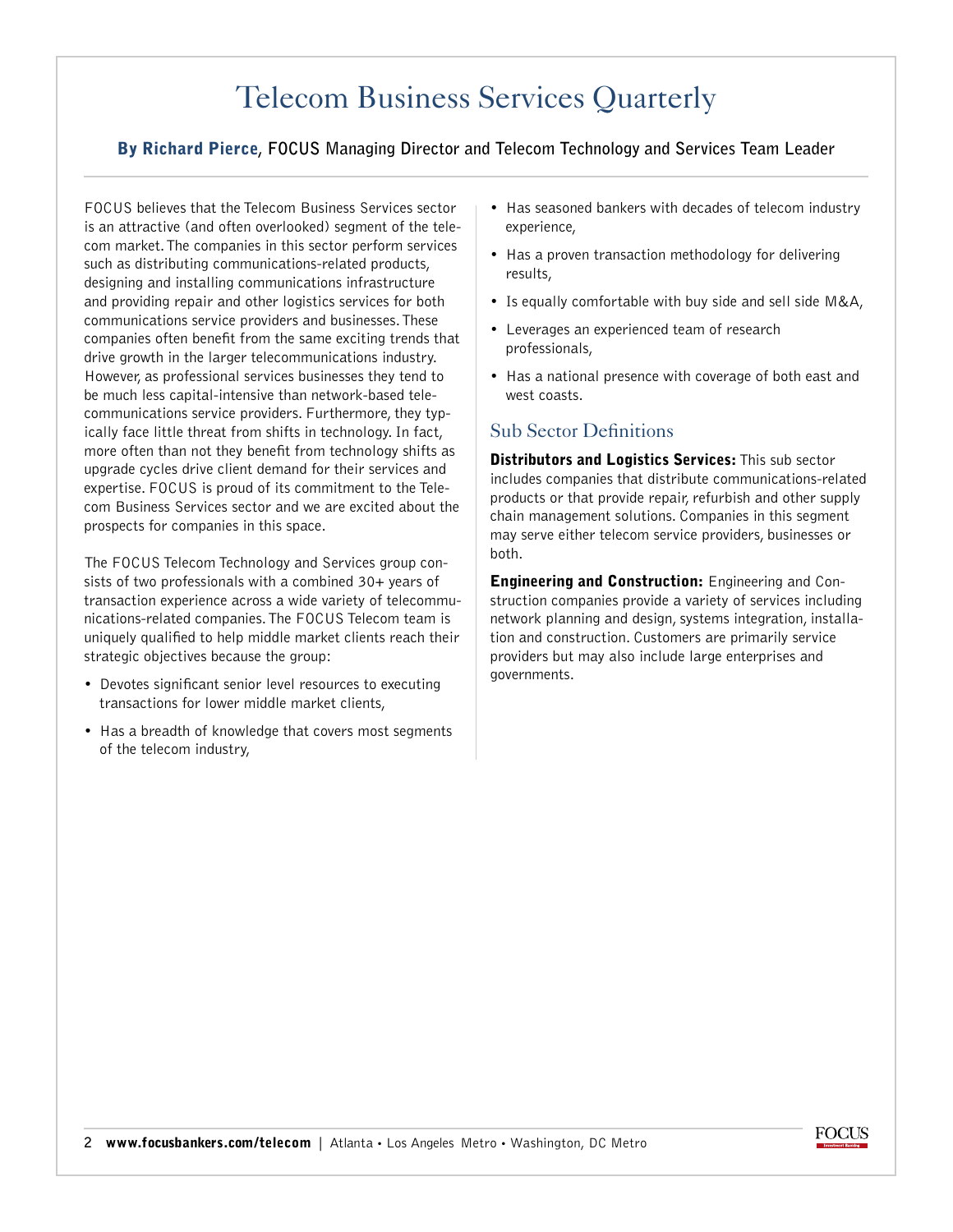### [Summary Comments](#page-0-0)

### <span id="page-2-0"></span>Public Markets

The FOCUS Telecom Business Services Index (TBSI) returned to positive territory this reporting period with a strong three-month gain of 9.0%. This put the TBSI in between the 10.7% return in the S&P 500 and the 8.3% return in the NASDAQ over the corresponding time frame. The sector looks even better over the longer 12-month time frame. The 34.6% gain in the TBSI outstripped both the 26.9% gain in the S&P 500 and the 21.4% gain in the NASDAQ. In addition, sector multiples went from 0.8x revenue and 9.4x EBITDA in the year-ago period to 1.0x revenue and 11.0x EBITDA at the end of the current reporting period.

#### Distributors and Logistics Services

For the second straight reporting period the Distributors and Logistics Services sub sector was the top performing sub sector in the TBSI. The sub sector gained 12.2% this reporting period. Four of the six companies in the sub sector delivered positive returns, with the strongest gains coming from CDW (up 12.5%), Insight (up 18.3%) and TESSCO (up 13.1%). For the full year, the sub sector is

up just shy of 50%. CDW and Insight were leaders over this time frame as well, and ePlus also had a strong yearover-year gain in excess of 20%. Sub sector multiples closed out the period at 1.2x revenue and 17.2x EBITDA. Both of these represent significant increases compared to year-ago multiples of 0.9x revenue and 12.6x EBITDA.

#### Engineering and Construction

While it was definitely the laggard of the TBSI's two sub sectors this period, the Engineering and Construction sub sector still turned in a modest increase of 1.8% over the past three months. The two highest returns came from U.S.-based companies Dycom and MasTec. Dycom in particular enjoyed an extremely strong period with a gain of 31.6%. The sub sector is also up 9.0% over the past 12 months, with Dycom and MasTec once again leading the way with year-over-year gains of 24.2% and 35.3%, respectively. Even with the sub sector's positive overall annual return, multiple performance was mixed. The sub sector revenue multiple inched up from 0.7x to 0.8x, but the sub sector EBITDA multiple fell from 6.3x to 5.7x.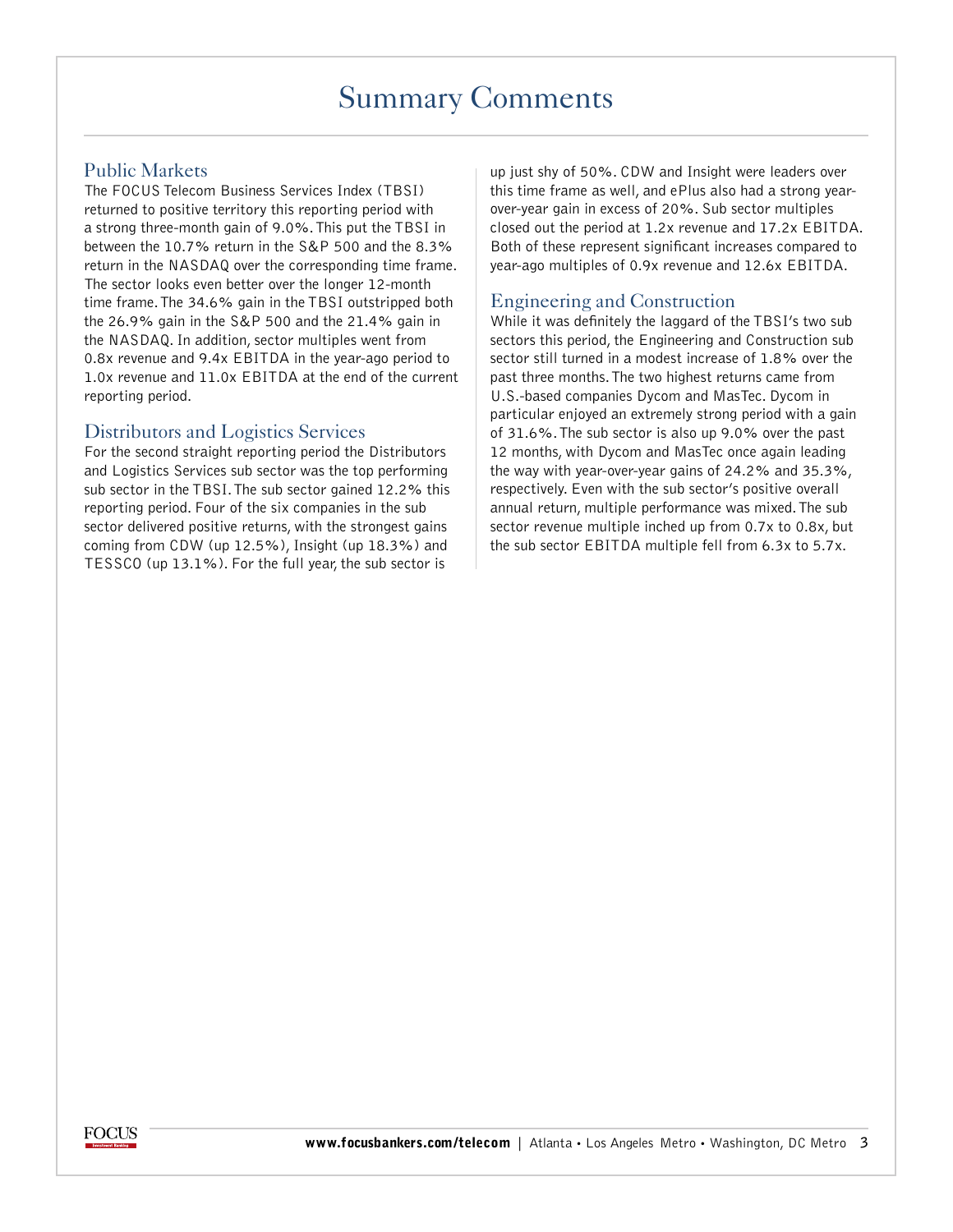### <span id="page-3-0"></span>[Telecom Business Services: Public Market Summary](#page-0-0)



#### **Twelve Month Index Returns**

#### **Sector and Sub Sector Returns**

|                                     | 12 Month | 3 Month  |
|-------------------------------------|----------|----------|
| <b>Telecom Business Services</b>    | 34.6%    | 9.0%     |
| Distributors and Logistics Services | 48.5%    | $12.2\%$ |
| Engineering and Construction        | $9.0\%$  | 1.8%     |
| S&P 500                             | 26.9%    | 10.7%    |
| <b>NASDAQ</b>                       | 21.4%    | 8.3%     |

#### **Revenue Multiple Trends**



#### **Sector and Sub Sector Revenue Multiples**

|                                        | 12/31/2021 | 12/31/2020 |
|----------------------------------------|------------|------------|
| <b>Telecom Business Services</b>       | 1.0x       | 0.8x       |
| Distributors and Logistics<br>Services | 1.2x       | 0.9x       |
| Engineering and Construction           | 0.8x       | 0.7x       |



#### **EBITDA Multiple Trends Sector and Sub Sector EBITDA Multiples**

|                                        | 12/31/2021 | 12/31/2020 |
|----------------------------------------|------------|------------|
| <b>Telecom Business Services</b>       | 11.0x      | 9.4x       |
| Distributors and Logistics<br>Services | 17.2x      | 12.6x      |
| Engineering and Construction           | 5.7x       | 63x        |

Source: Capital IQ

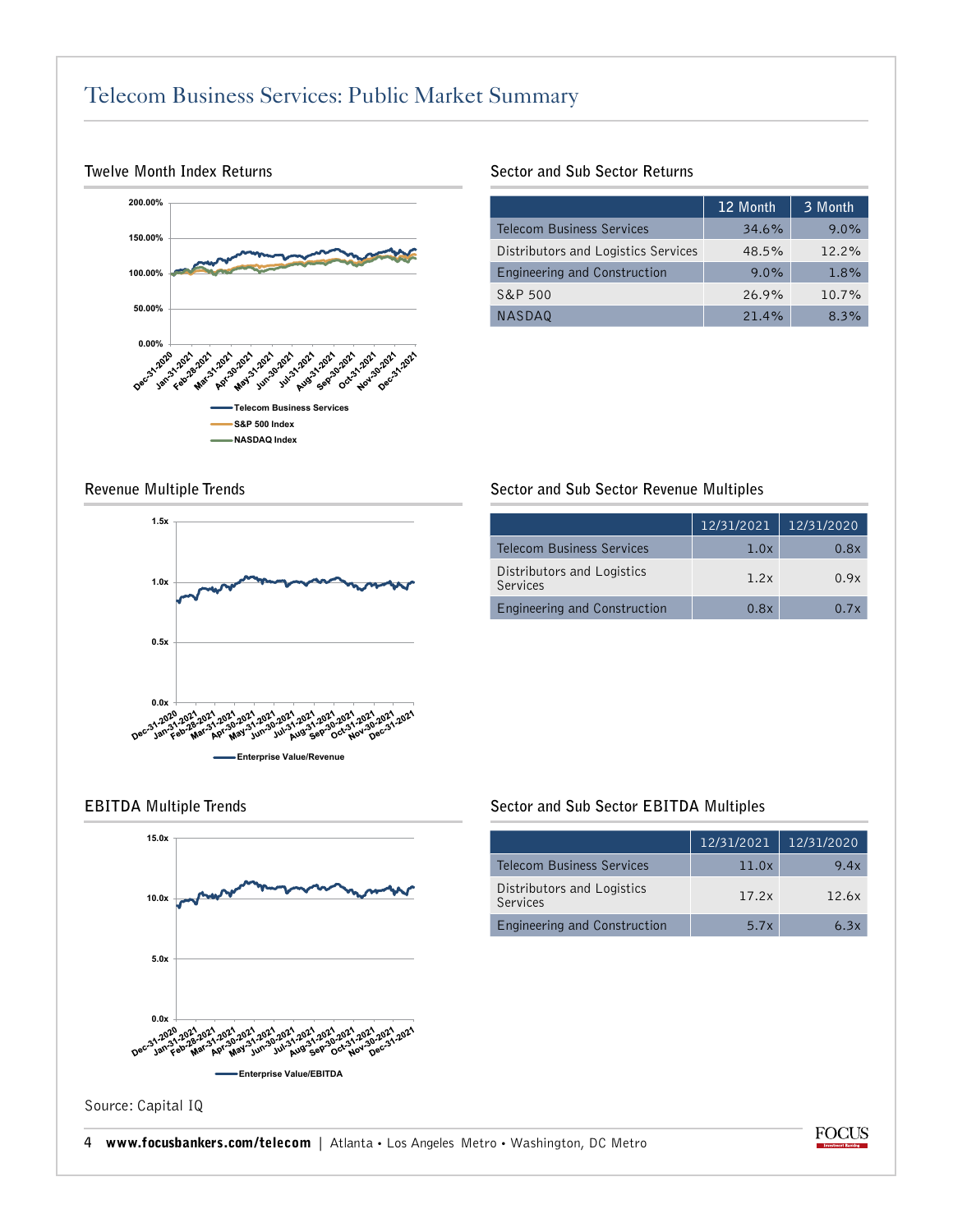## [M&A Summary Comments](#page-0-0)

#### <span id="page-4-0"></span>M&A

The number of M&A transactions in the Telecom Business Services sector fell to 30 in our winter reporting period. This was a significant drop from the 39 transactions that we counted in our fall report. However, even with the lower number of transactions, the total announced dollar volume of transactions surged to \$4.4 billion. Looking back on the full year of 2021, the year was fairly typical in terms of the total number of transactions with 141. However, the sector's \$12.7 billion in total announced transaction dollar volume made 2021 far and away the year with the highest transaction dollar volume of any year in the last five

#### Distributors and Logistics Services

The Distributors and Logistics Services sub sector had a solid but not spectacular three-month period with a total of 17 M&A transactions. This included the single largest transaction this period, CDW's acquisition of Sirius Computer Solutions for \$2.5 billion. The other large transaction in the sub sector in this past three months was the acquisition of datacenter-focused IT asset disposition company ITRenew by Iron Mountain. On the telecom service provider side, we noted European-based CIRCET GROUPE's purchase of U.S. telecom logistics and network services company KGPCo as well as the platform investment by Carlson Private Capital Partners in telecom distribution company Millenium. In the final sub sector transaction that we will specifically highlight, Office

Depot successfully divested its CompuCom hardware and software distribution business for \$305 million to private equity firm Variant Equity.

#### Engineering and Construction

While M&A activity in the Engineering and Construction sub sector was slower than in our fall report with 13 transactions this period, the level of activity still remained robust by historical standards. The transaction with the largest announced transaction dollar volume was MasTec's pickup of telecom and utility engineering and construction firm Henkels & McCoy. Other serial acquirers that were active this period included QualTek (with its purchase of Urban Cable Technology) and Crestone Services (with its acquisition of Americom). The Engineering and Construction sub sector also continues to be popular with private equity as evidenced by the three new private equity backed platforms that emerged this period. These were TriStrux (a wireless engineering and construction firm acquired by Huron Capital Partners), National OnDemand (a fiber construction and last mile installation services company acquired by Blue Point Capital Partners) and New England Electrical Contracting (a regional macro and small cell wireless construction company acquired by Pfingsten Partners). Finally, we noted a number of add on acquisitions in the space including the acquisition of PrimeTech Communications by ADB Companies and publicly traded Orbital Energy Group's acquisition of Full

continued on page 6 >



## Telecom Business Services: M&A Summary



#### **M&A Activity: Number of Transactions M&A Activity (\$ Value of Transactions in Millions)**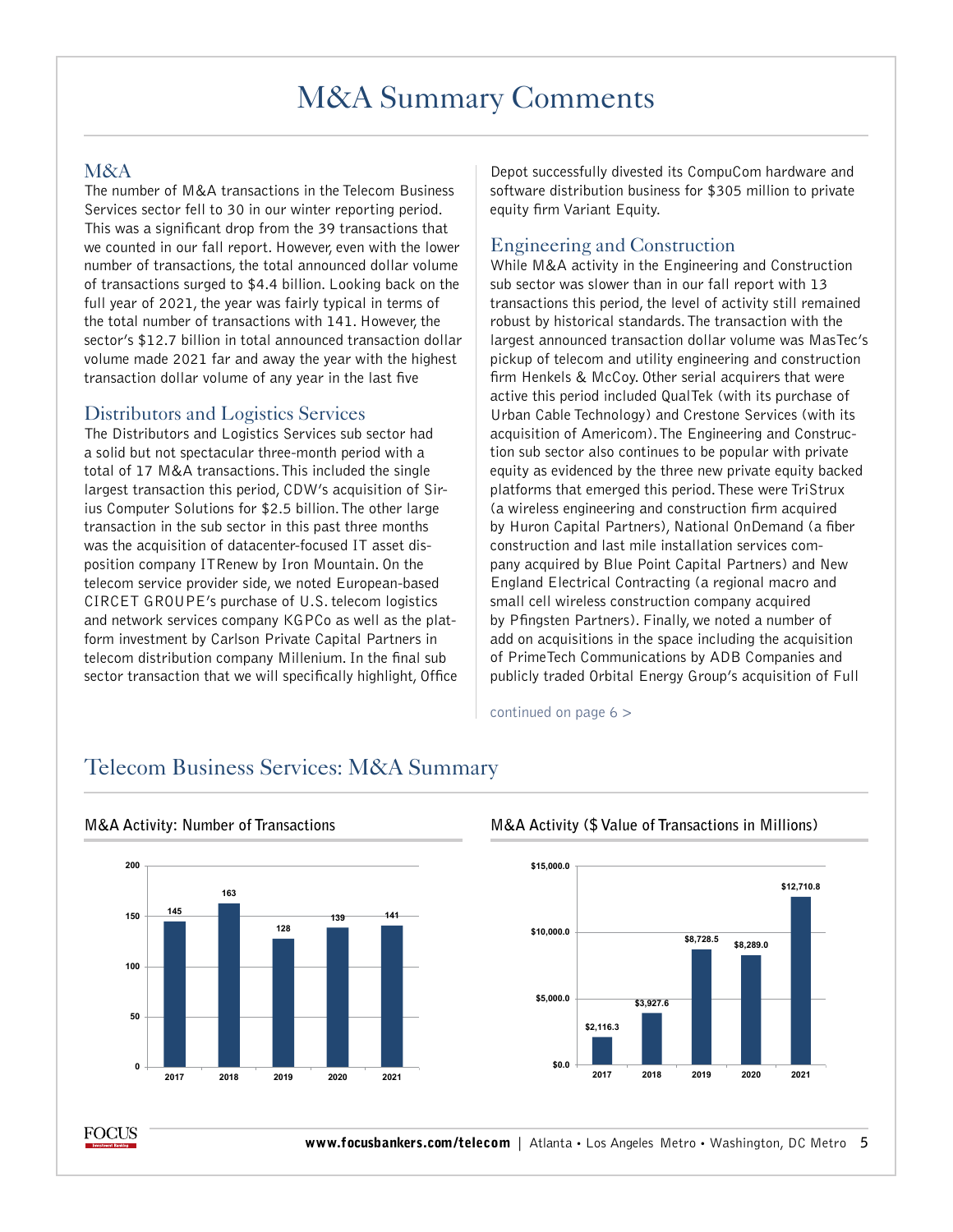<span id="page-5-0"></span>Moon Telecom to augment its previous acquisition of Gibson Technical Services.

#### Transactions with Multiples

The Telecom Business Services sub sector had three transactions with announced multiples this period. In the Distributors and Logistics Services sub sector the CDW

acquisition of Sirius Computer Solutions had multiples of 1.2x revenue and 10.4x EBITDA while Iron Mountain's acquisition of ITRenew had multiples of 2.2x revenue and 12.0x EBITDA. Over in the Engineering and Construction sub sector, the revenue multiple for MasTec's acquisition of Henkels & McCoy was 0.4x. There was no announced EBITDA multiple for this transaction.

### [M&A Announced Transactions \(10/1/21 – 12/31/21\)](#page-0-0)

| <b>Acquiror</b>                      | <b>Target</b>                        | <b>Sector</b>                                  | <b>Date</b><br><b>Announced</b> | <b>Purchase</b><br><b>Price</b> | <b>Description</b>                                                                                                                        |
|--------------------------------------|--------------------------------------|------------------------------------------------|---------------------------------|---------------------------------|-------------------------------------------------------------------------------------------------------------------------------------------|
| Variant Equity                       | Office Repot<br>(CompuCom Division)  | Distributors &<br>Logistics Services           | 12/31/21                        | \$305.0                         | Supplies hardware, devices, software and security<br>systems and provides related support for enterprise<br>customers.                    |
| Huron Capital                        | TriStrux                             | Telecom Engineering<br>and Construction        | 12/23/21                        | <b>NA</b>                       | Macro cell tower and 5G wireless construction, fiber<br>construction and hardware decommissioning for telecom<br>and cable operators.     |
| telent Technology<br><b>Services</b> | Harlequin Group                      | <b>Telecom Engineering</b><br>and Construction | 12/21/21                        | <b>NA</b>                       | IT and related telecom consulting services to businesses<br>in the United Kingdom.                                                        |
| MasTec                               | Henkels & McCoy                      | Telecom Engineering<br>and Construction        | 12/20/21                        | \$600.0                         | Telecom and utility infrastructure construction, design<br>and engineering contractor.                                                    |
| Livingbridge                         | Southern<br>Communications           | Distributors &<br>Logistics Services           | 12/17/21                        | <b>NA</b>                       | Supplies business-to-business telecom products and<br>services for SME businesses in Southern England.                                    |
| VETEL                                | Induo                                | Distributors &<br>Logistics Services           | 12/16/21                        | <b>NA</b>                       | Distributor of wireless products and services to<br>professional users of wireless and network products.                                  |
| <b>SPIE Communications</b>           | <b>NexoTech</b>                      | <b>Telecom Engineering</b><br>and Construction | 12/15/21                        | <b>NA</b>                       | Maintenance and installation services for copper and<br>fiber optic broadband networks in Poland.                                         |
| Blue Point Capital<br>Partners       | National OnDemand                    | Telecom Engineering<br>and Construction        | 12/14/21                        | <b>NA</b>                       | Engineering, construction and last mile installation<br>services for the communications and utility<br>infrastructure industries.         |
| Kane Communications                  | <b>Cable Solutions</b>               | <b>Telecom Engineering</b><br>and Construction | 12/14/21                        | <b>NA</b>                       | Designs and installs communications infrastructure<br>systems for businesses.                                                             |
| Iron Mountain                        | <b>ITRenew</b>                       | Distributors &<br>Logistics Services           | 12/10/21                        | \$925.0                         | IT Asset Disposition company providing asset disposition,<br>recycling and remarketing solutions for datacenter<br>assets.                |
| Carlson Private Capital<br>Partners  | Millenium                            | Distributors &<br>Logistics Services           | 12/8/21                         | <b>NA</b>                       | Value-added distributor and service provider to the<br>broadband infrastructure and related industries.                                   |
| AVI-SPL                              | <b>SKC Communication</b><br>Products | Distributors &<br>Logistics Services           | 12/6/21                         | <b>NA</b>                       | Designs and builds unified communications, collaboration<br>and videoconferencing solutions.                                              |
| <b>BAI</b> Communications            | Villicom                             | <b>Telecom Engineering</b><br>and Construction | 12/2/21                         | <b>NA</b>                       | Designs, installs and manages wireless networks for<br>enterprises and mobile network operators.                                          |
| <b>Exclusive Networks</b>            | Networks Unlimited                   | Distributors &<br>Logistics Services           | 12/2/21                         | <b>NA</b>                       | Networking, IT infrastructure and cybersecurity systems<br>value added distribution and related managed security<br>and support services. |
| AsiaPac Distribution                 | Glocomp Systems                      | Distributors &<br>Logistics Services           | 12/1/21                         | \$26.2                          | IT and communications infrastructure distribution<br>services to businesses globally.                                                     |
| Pluradent                            | medondo holding                      | Distributors &<br>Logistics Services           | 11/30/21                        | <b>NA</b>                       | Third party maintenance services for data center<br>operators as well as roll-out, removal and certified data<br>destruction services.    |
| OptConnect                           | <b>Premier Wireless</b><br>Solutions | Distributors &<br>Logistics Services           | 11/29/21                        | <b>NA</b>                       | Wireless device value added distribution and related<br>network and systems integration services for businesses.                          |
| Nuvias Group                         | Delta Link                           | Distributors &<br>Logistics Services           | 11/18/21                        | <b>NA</b>                       | Distributes networking and related information<br>technology products.                                                                    |
| <b>CIRCET GROUPE</b>                 | <b>KGPCo</b>                         | Distributors &<br>Logistics Services           | 11/17/21                        | <b>NA</b>                       | Network Services and supply chain solutions to build,<br>optimize and maintain service provider networks.                                 |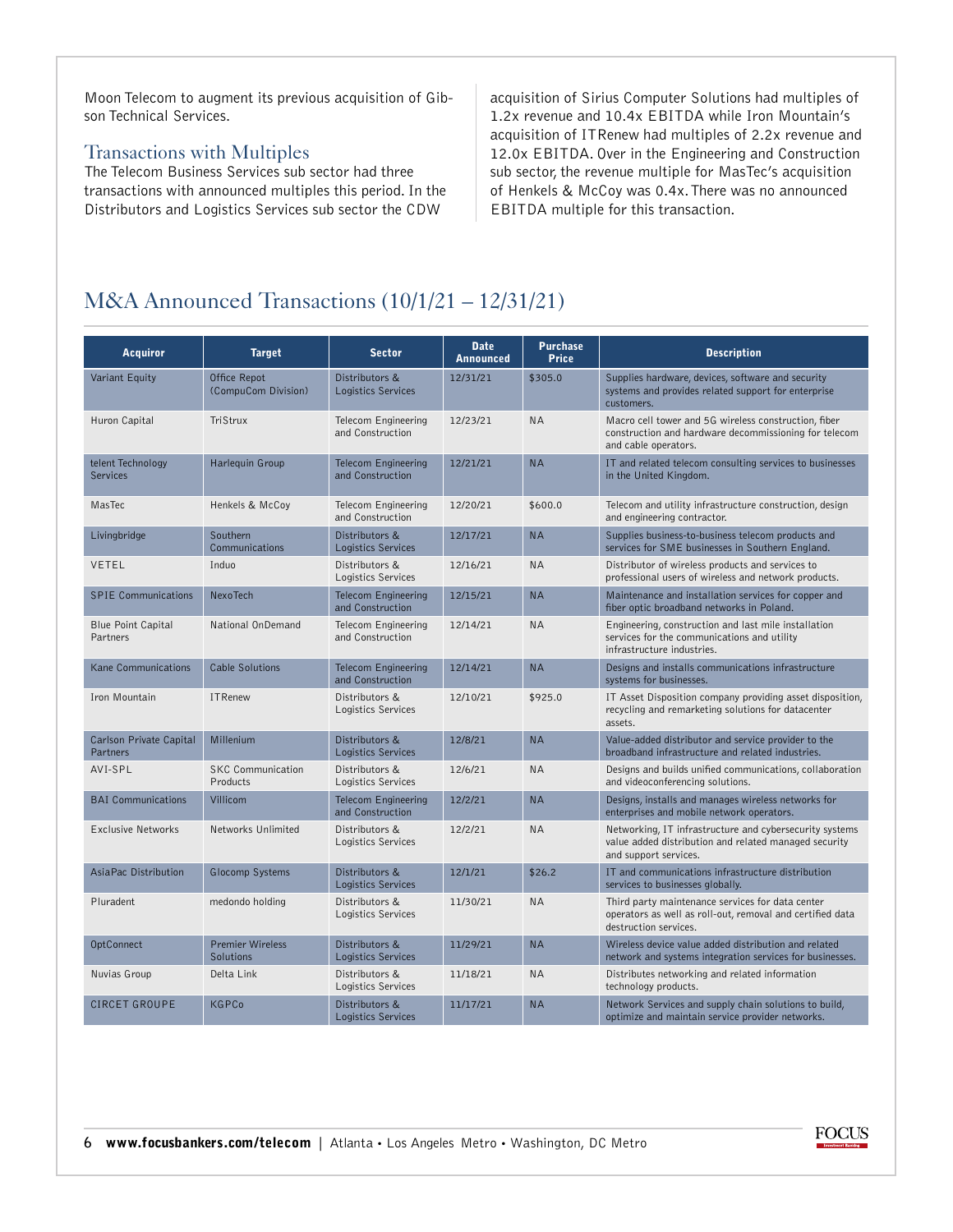### [M&A Announced Transactions \(10/1/21 – 12/31/21\),](#page-0-0) continued

| <b>Acquiror</b>              | <b>Target</b>                                | <b>Sector</b>                                  | <b>Date</b><br><b>Announced</b> | <b>Purchase</b><br><b>Price</b> | <b>Description</b>                                                                                                                       |
|------------------------------|----------------------------------------------|------------------------------------------------|---------------------------------|---------------------------------|------------------------------------------------------------------------------------------------------------------------------------------|
| Merino Capital               | <b>Multithread Consultants</b>               | Distributors &<br>Logistics Services           | 11/10/21                        | <b>NA</b>                       | Wireless and networking consultancy services and<br>distribution of wireless and networking products.                                    |
| Kerv Group                   | Gyrocom                                      | Distributors &<br>Logistics Services           | 11/9/21                         | <b>NA</b>                       | Network, SD-WAN and security integration services to<br>businesses in the United Kingdom.                                                |
| <b>Field Solutions Group</b> | Tasmanet                                     | Telecom Engineering<br>and Construction        | 10/29/21                        | \$11.3                          | Information technology and communications solutions<br>to corporate, government and small business customers<br>in Tasmania.             |
| Orbital Energy Group         | Full Moon Telecom                            | <b>Telecom Engineering</b><br>and Construction | 10/22/21                        | \$1.9                           | Wireless telecommunications integration services<br>including test and turn-up of small cell systems and<br>distributed antenna systems. |
| <b>ADB Companies</b>         | <b>PrimeTech</b><br>Communications           | Telecom Engineering<br>and Construction        | 10/21/21                        | <b>NA</b>                       | Utility construction company providing services<br>including construction, splicing, engineering and project<br>management.              |
| Pfingsten Partners           | <b>New England Electrical</b><br>Contracting | <b>Telecom Engineering</b><br>and Construction | 10/20/21                        | <b>NA</b>                       | Tower services, small cell, outdoor DAS, in-building<br>wireless and utility construction for customers in the<br>New England region.    |
| CDW                          | Sirius Computer<br>Solutions                 | Distributors &<br>Logistics Services           | 10/18/21                        | \$2,500.0                       | IT solution integrator providing hardware, software and<br>services to large and mid-sized customers in the United<br>States.            |
| QualTek                      | Urban Cable Technology                       | <b>Telecom Engineering</b><br>and Construction | 10/15/21                        | <b>NA</b>                       | Telecom construction and engineering services as well as<br>MDU wiring and fiber placement for telecom and cable<br>operators.           |
| Atende                       | Sevenet                                      | Distributors &<br>Logistics Services           | 10/11/21                        | <b>NA</b>                       | LAN/WAN networks, wireless networks and business<br>communication systems for companies in Poland.                                       |
| <b>Crestone Services</b>     | Americom Technology                          | <b>Telecom Engineering</b><br>and Construction | 10/11/21                        | <b>NA</b>                       | Deployment of fiber optics, power lines, utilities and ISP<br>cabling for wireless and data systems in the Mountain<br>West region.      |
| Invicta Holdings             | Dartcom                                      | Distributors &<br>Logistics Services           | 10/7/21                         | \$36.9                          | Distributes communication technologies solutions in<br>South Africa and the African continent.                                           |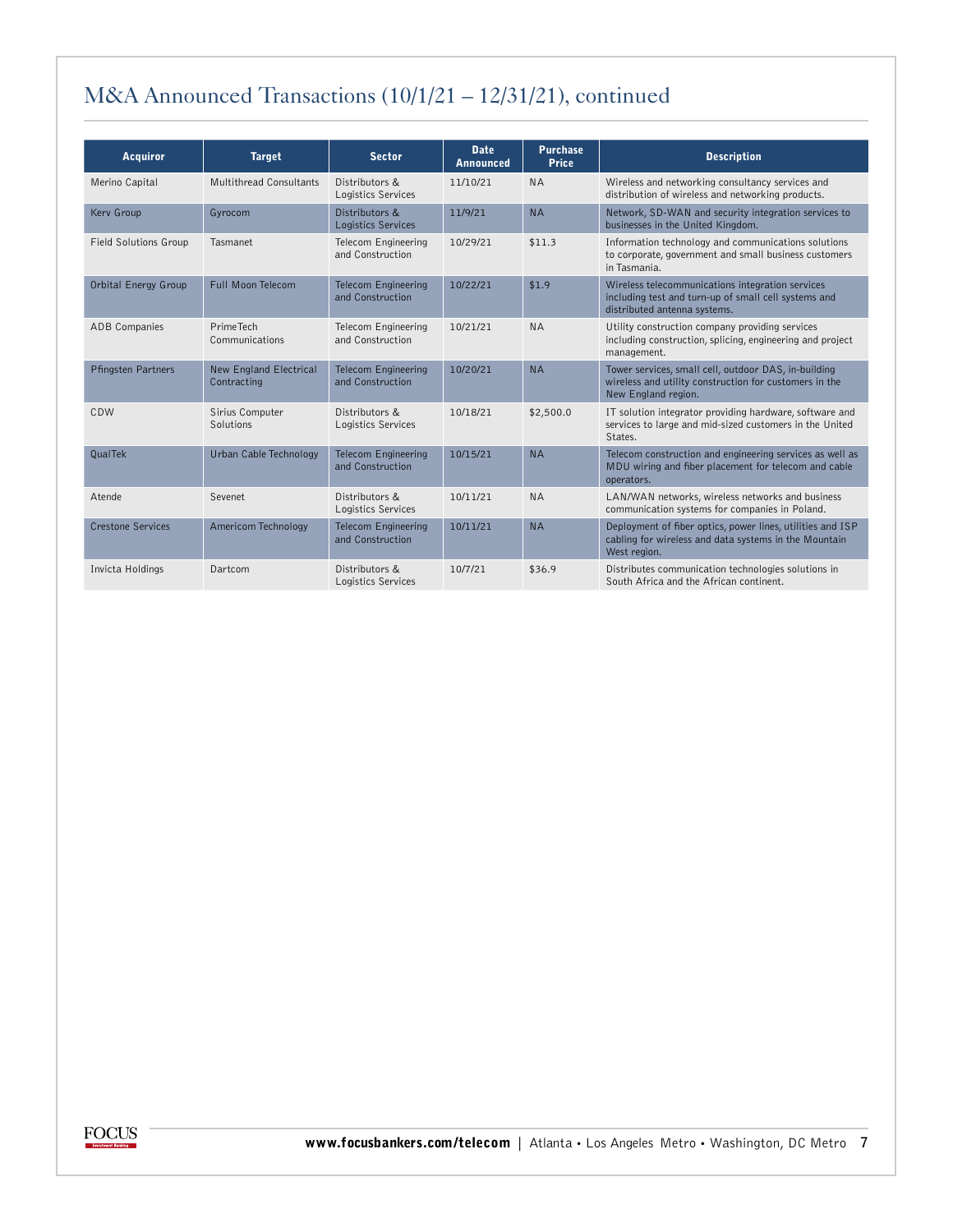### <span id="page-7-0"></span>[M&A Announced Transactions with Revenue Multiples \(1/1/21 – 12/31/21\)](#page-0-0)

| <b>Acquiror</b>                     | <b>Target</b>                              | <b>Sector</b>                              | <b>Date</b><br><b>Announced</b> | <b>Purchase</b><br><b>Price</b> | <b>Revenue</b><br><b>Multiple</b> | <b>EBITDA</b><br><b>Multiple</b> | <b>Description</b>                                                                                                                       |
|-------------------------------------|--------------------------------------------|--------------------------------------------|---------------------------------|---------------------------------|-----------------------------------|----------------------------------|------------------------------------------------------------------------------------------------------------------------------------------|
| MasTec                              | Henkels & McCoy                            | Telecom<br>Engineering and<br>Construction | 12/20/21                        | \$600.0                         | 0.4 x                             | <b>NA</b>                        | Telecom and utility infrastructure construction,<br>design and engineering contractor.                                                   |
| Iron Mountain                       | <b>ITRenew</b>                             | Distributors &<br>Logistics Services       | 12/10/21                        | \$925.0                         | 2.2x                              | 12.0x                            | IT Asset Disposition company providing asset<br>disposition, recycling and remarketing solutions<br>for datacenter assets.               |
| CDW                                 | Sirius Computer<br>Solutions               | Distributors &<br>Logistics Services       | 10/18/21                        | \$2,500.0                       | 1.2x                              | 10.4x                            | IT solution integrator providing hardware,<br>software and services to large and mid-sized<br>customers in the United States.            |
| Redington                           | Brightstar<br>Telekomünikasyon<br>Da itim  | Distributors &<br>Logistics Services       | 9/13/21                         | \$35.0                          | 0.1 x                             | <b>NA</b>                        | Value-added distribution of leading brands of<br>smartphones, devices, consumer electronics and<br>accessories to telecom operators.     |
| Mitie Group                         | <b>DAEL Ventures</b>                       | Telecom<br>Engineering and<br>Construction | 8/5/21                          | \$20.9                          | 0.8 x                             | <b>NA</b>                        | Wireless telecom infrastructure acquisition,<br>design, and construction services in the U.K.                                            |
| Orbital Energy<br>Group             | <b>IMMCO</b>                               | Telecom<br>Engineering and<br>Construction | 8/2/21                          | \$19.0                          | 1.8x                              | <b>NA</b>                        | 5G and fiber optic network design, geospatial<br>data services and software development for the<br>cable and telecom industries.         |
| Sterlite<br><b>Technologies</b>     | Clearcomm Group                            | Telecom<br>Engineering and<br>Construction | 7/22/21                         | \$21.1                          | 0.8x                              | <b>NA</b>                        | Planning and design, network construction,<br>project management, cable installation and 5G<br>network build services in the U.S.        |
| AdEPT Telecom                       | Datrix                                     | Distributors &<br>Logistics Services       | 4/14/21                         | \$22.1                          | 1.5x                              | <b>NA</b>                        | Designs, delivers and manages end-to-end<br>enterprise solutions for complex, multi-site<br>environments.                                |
| Dustin Group                        | Centralpoint<br>Holding                    | Distributors &<br>Logistics Services       | 4/13/21                         | \$505.5                         | 0.6x                              | <b>NA</b>                        | VAR and an online distributor of IT equipment,<br>cellphones and electronics primarily for<br>businesses in the Netherlands and Belgium. |
| Spirit Technology<br>Solutions      | NexGen Global<br>Resources                 | Distributors &<br>Logistics Services       | 3/31/21                         | \$30.5                          | 1.1x                              | <b>NA</b>                        | Value-added reseller of business phone systems,<br>printers, copiers, videoconferencing and security<br>equipment in Australia.          |
| Orbital Energy<br>Group             | <b>Gibson Technical</b><br><b>Services</b> | Telecom<br>Engineering and<br>Construction | 3/30/21                         | \$48.0                          | 1.2x                              | 8.7x                             | Engineering services for broadband, wireless,<br>outside plant and building technologies.                                                |
| Converge<br>Technology<br>Solutions | Vicom Computer<br>Services                 | Distributors &<br>Logistics Services       | 1/4/21                          | \$25.0                          | 0.3x                              | 4.9x                             | Infrastructure solutions that include<br>management, virtualization, unified networks<br>and data protection and availability.           |

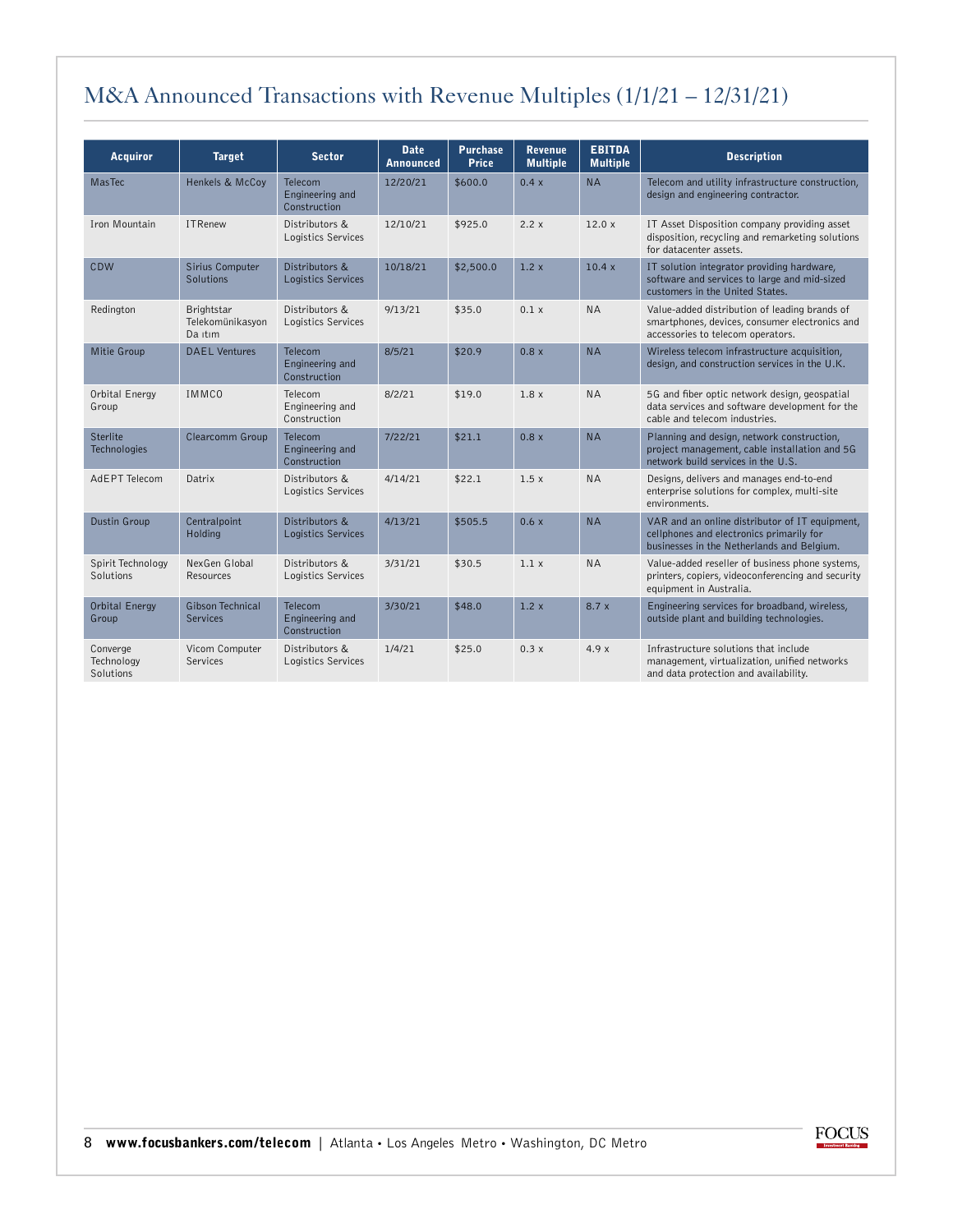### <span id="page-8-0"></span>[Sub Sector Analysis: Distributors and Logistics Services](#page-0-0)



#### **Twelve Month Index Returns**

#### **Company Returns**

|                                  | 12 Month  | 3 Month  |
|----------------------------------|-----------|----------|
| Distributors and Logistics Index | 48.5%     | $12.2\%$ |
| ADD vantage Technologies         | $-42.1\%$ | $-26.7%$ |
| CDW                              | 55.4%     | 12.5%    |
| ePlus                            | 22.5%     | 5.0%     |
| Insight                          | 40.1%     | 18.3%    |
| <b>PC</b> Connection             | $-8.8\%$  | $-2.0%$  |
| <b>TESSCO</b>                    | 1.1%      | 13.1%    |

**Revenue Multiple Trends** 



#### **Company Revenue Multiples**

|                                  | 12/31/2021 | 12/31/2020 |
|----------------------------------|------------|------------|
| Distributors and Logistics Index | 1.2x       | 0.9x       |
| ADD vantage Technologies         | 0.4x       | 0.8x       |
| CDW                              | 1.6x       | 1.2x       |
| ePlus                            | 1.0x       | 0.8x       |
| Insight                          | 0.5x       | 0.4x       |
| <b>PC</b> Connection             | 0.4x       | 0.4x       |
| <b>TESSCO</b>                    | 0.3x       | 0.2x       |



#### **EBITDA Multiple Trends Company EBITDA Multiples**

|                                  | 12/31/2021     | 12/31/2020     |
|----------------------------------|----------------|----------------|
| Distributors and Logistics Index | 17.2x          | 12.6x          |
| ADD vantage Technologies         | N <sub>M</sub> | N <sub>M</sub> |
| CDW                              | 19.6x          | 13.8x          |
| ePlus                            | 10.6x          | 10.9x          |
| Insight                          | 12.0x          | 9.5x           |
| <b>PC</b> Connection             | 10.8x          | 13.2x          |
| <b>TESSCO</b>                    | N M            | N M            |

Source: Capital IQ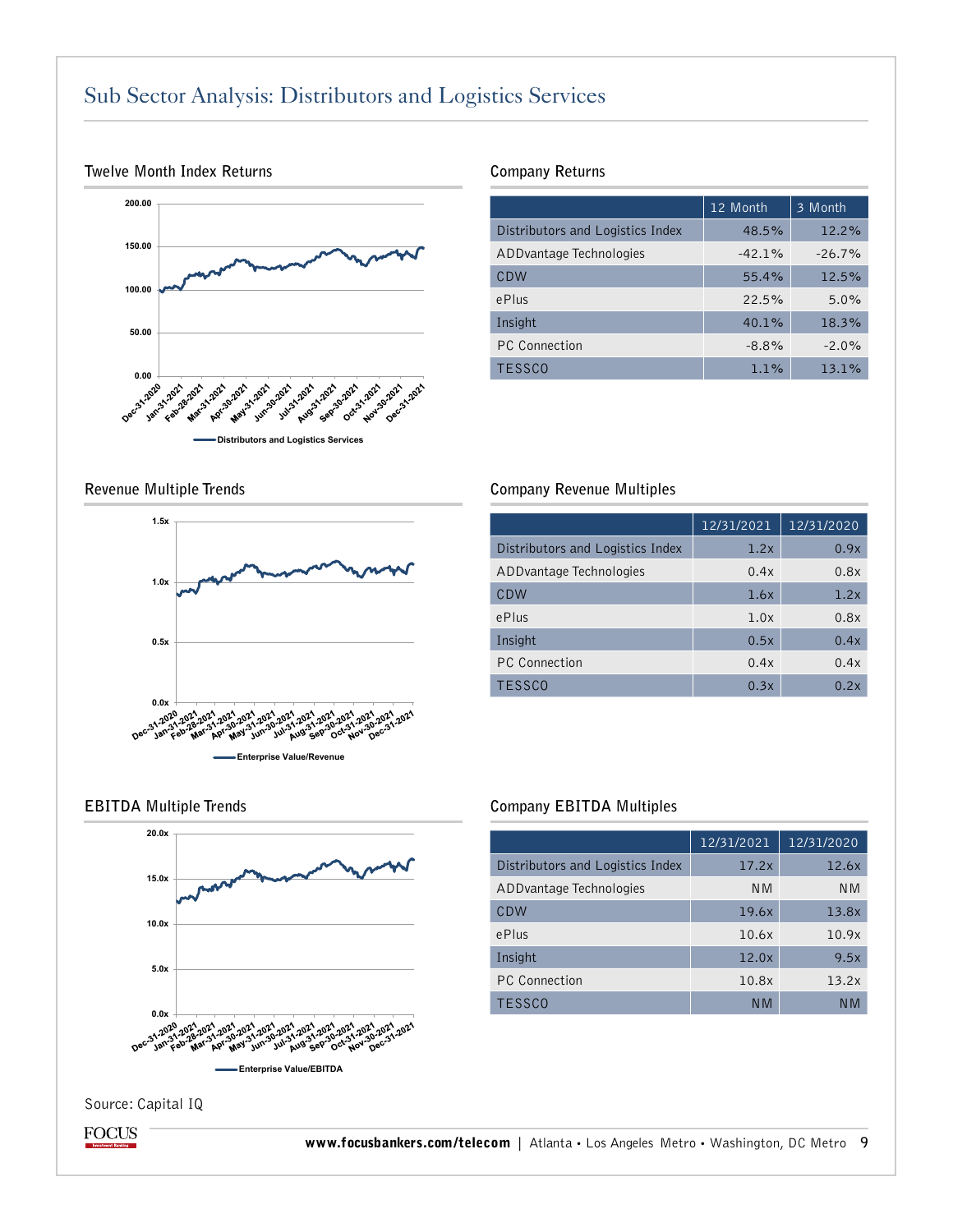### <span id="page-9-0"></span>[Sub Sector Analysis: Engineering and Construction](#page-0-0)



#### **Twelve Month Index Returns**

#### **Company Returns**

|                                    | 12 Month | 3 Month  |
|------------------------------------|----------|----------|
| Engineering and Construction Index | $9.0\%$  | 1.8%     |
| Baran Group                        | 22.7%    | 5.3%     |
| <b>COMSYS Holdings</b>             | $-28.3%$ | $-15.9%$ |
| Dycom                              | 24.2%    | 31.6%    |
| Mastec                             | 35.3%    | 7.0%     |
| <b>MIRAIT Holdings</b>             | $-3.7\%$ | $-17.4%$ |

**Revenue Multiple Trends** 



#### **Company Revenue Multiples**

|                                       | 12/31/2021 | 12/31/2020 |
|---------------------------------------|------------|------------|
| Engineering and Construction<br>Index | 0.8x       | 0.7x       |
| Baran Group                           | 0.6x       | 0.5x       |
| <b>COMSYS Holdings</b>                | 0.5x       | 0.7x       |
| Dycom                                 | 1.1x       | 0.9x       |
| Mastec                                | 1.0x       | 1.0x       |
| <b>MIRAIT Holdings</b>                | 0.3x       | 0.4x       |



#### **EBITDA Multiple Trends Company EBITDA Multiples**

|                                       | 12/31/2021 | 12/31/2020 |
|---------------------------------------|------------|------------|
| Engineering and Construction<br>Index | 5.7x       | 6.3x       |
| Baran Group                           | 9.4x       | 8.3x       |
| <b>COMSYS Holdings</b>                | 4.6x       | 7.6x       |
| Dycom                                 | 14.7x      | 10.4x      |
| Mastec                                | 9.2x       | 8.5x       |
| <b>MIRAIT Holdings</b>                | 3.7x       | 5.5x       |

Source: Capital IQ

#### 10 [www.focusbankers.com/telecom](http://www.focusbankers.com/telecom) | Atlanta · Los Angeles Metro · Washington, DC Metro